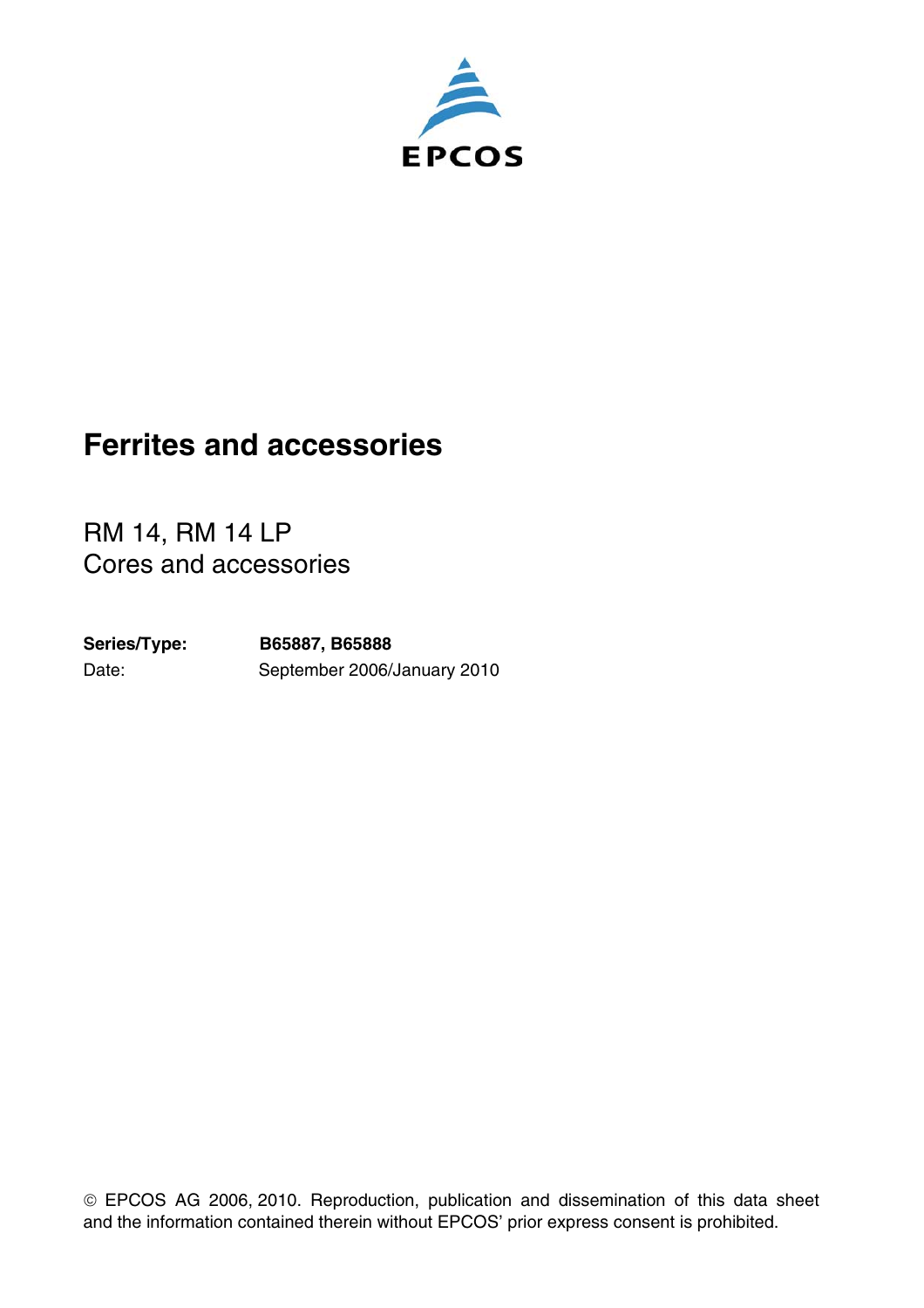

## **RM 14**

#### **Core B65887**

- To IEC 62317-4
- Optimized core cross section and increased thickness of base for power applications
- Without center hole
- Delivery mode: sets

#### **Magnetic characteristics** (per set)

 $\Sigma$ *I/A* = 0.35 mm<sup>-1</sup>  $I_{e}$  $I_e$  = 70 mm<br> $A_e$  = 200 mn  $= 200$  mm<sup>2</sup>  $A_{\text{min}} = 170 \text{ mm}^2$ <br> $V_e = 14000 \text{ mm}^2$  $= 14000$  mm<sup>3</sup>

**Approx. weight** 74 g/set



FRM0179-L

 $\frac{\phi}{15}$  - 0,5

#### **Gapped**

| Material | $A1$ value    | s       | $\mu_{\rm e}$ | Ordering code          |
|----------|---------------|---------|---------------|------------------------|
|          |               | approx. |               |                        |
|          | nH            | mm      |               | -E without center hole |
| N41      | 160 $\pm 3\%$ | 1.90    | 45            | B65887E0160A041        |
|          | 250 ±3%       | 1.00    | 70            | B65887E0250A041        |
|          | 400 ±3%       | 0.50    | 111           | B65887E0400A041        |
|          | 1000 $\pm$ 5% | 0.15    | 279           | B65887E1000J041        |

#### **Ungapped**

| <b>Material</b> | $A1$ value        | $\mu_{\rm e}$ | $P_V$                              | Ordering code<br>-E without center |
|-----------------|-------------------|---------------|------------------------------------|------------------------------------|
|                 | nH                |               | W/set                              | hole                               |
| N49             | 3900 +30/-20%     | 1090          | $<$ 2.37 (50 mT, 500 kHz, 100 °C)  | B65887E0000R049                    |
| <b>N87</b>      | $6000 + 30/ -20%$ | 1670          | $<$ 7.40 (200 mT, 100 kHz, 100 °C) | B65887E0000R087                    |
| <b>N97</b>      | $6000 + 30/ -20%$ | 1670          | $<$ 5.60 (200 mT, 100 kHz, 100 °C) | B65887E0000R097                    |
| N41             | 6800 +30/-20%     | 1890          | $<$ 2.52 (200 mT, 25 kHz, 100 °C)  | B65887E0000R041                    |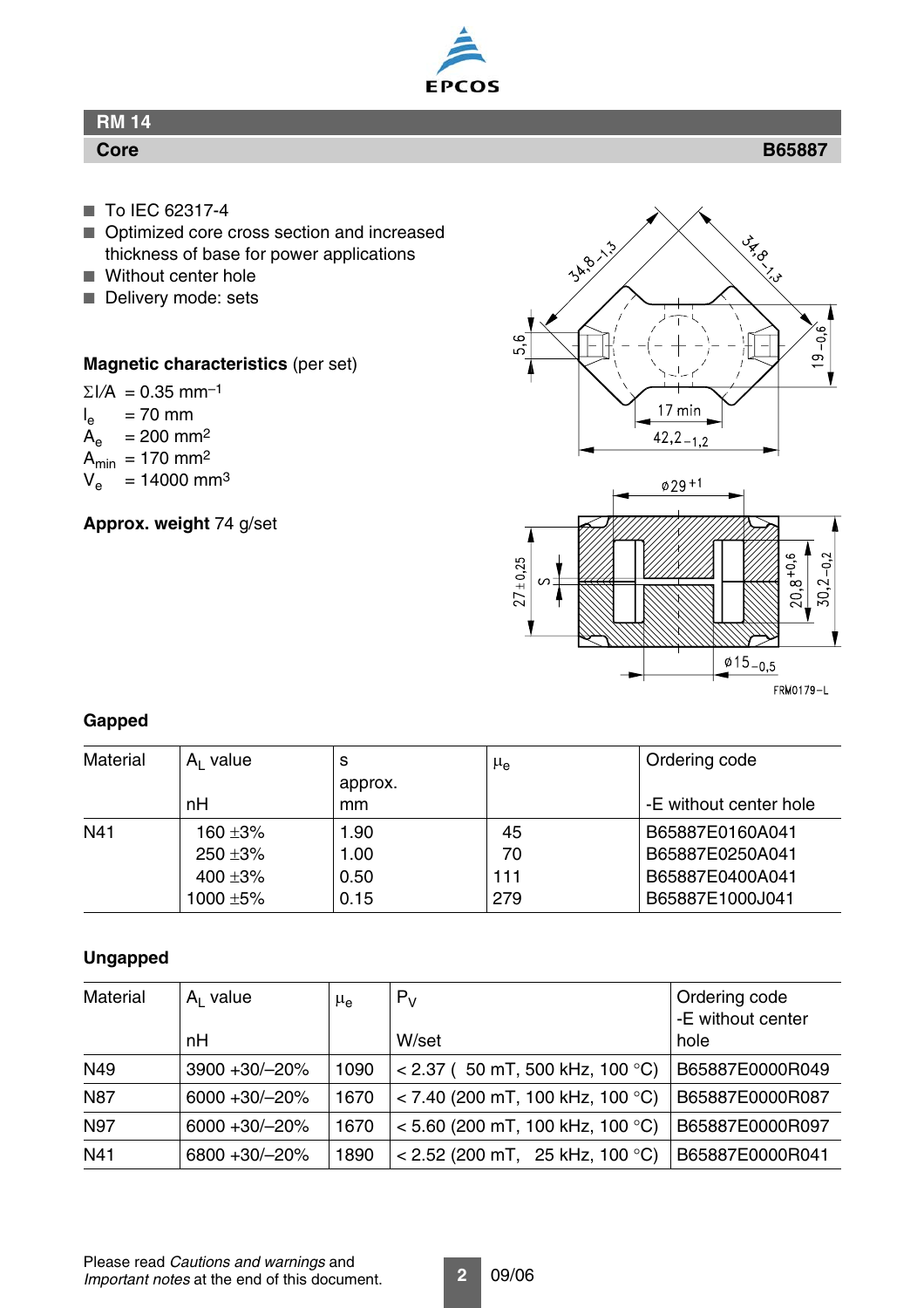

#### **RM 14**

**Accessories B65888**

#### **Coil former**

Material: GFR thermosetting plastic (UL 94 V-0, insulation class to IEC 60085: H  $\triangle$  max. operating temperature 180 °C), color code black Sumikon PM 9630® [E41429 (M)], SUMITOMO BAKELITE CO LTD Solderability: to IEC 60068-2-20, test Ta, method 1 (aging 3): 235 °C, 2 s Resistance to soldering heat: to IEC 60068-2-20, test Tb, method 1B: 350 °C, 3.5 s

Winding: see Data Book 2007, chapter "Processing notes, 2.1"

#### Squared pins.

For matching clamp and insulating washer [see page](#page-4-0) 5.

| <b>Sections</b> | $\mathsf{A}_{\mathsf{N}}$<br>mm <sup>2</sup> | 'N<br>mm | $A_{R}$ value<br>$\mu\Omega$ | Pins     | Ordering code                      |
|-----------------|----------------------------------------------|----------|------------------------------|----------|------------------------------------|
|                 | 107                                          | 71.5     | 23                           | 10<br>12 | B65888N1010D001<br>B65888N1012D001 |

10 pins 12 pins

10

11/a 12

1 3 Y2







Hole arrangement View in mounting direction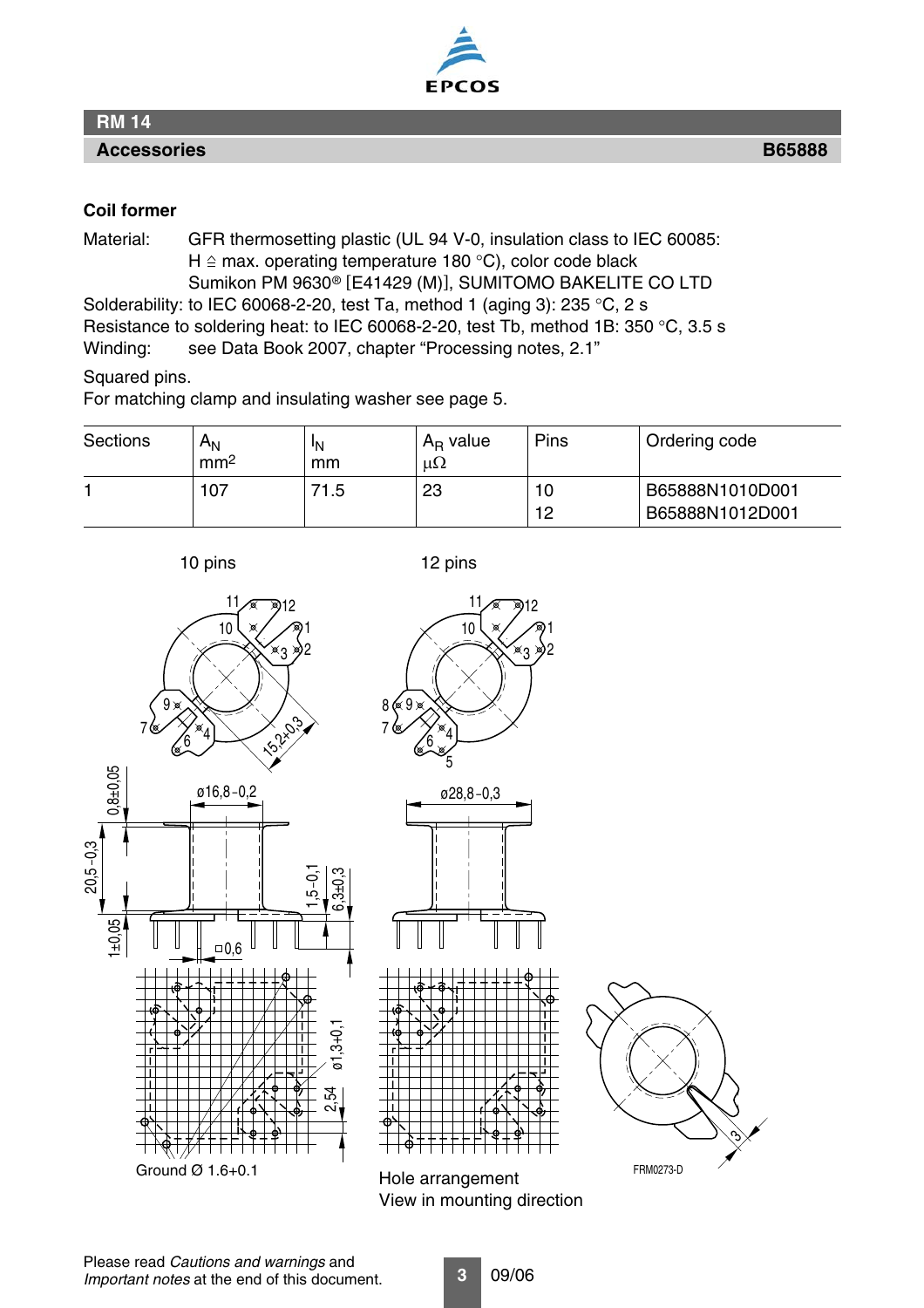

### **RM 14**

**Accessories B65888**

#### **Coil former for power applications**

Material: GFR polyterephthalate (UL 94 V-0, insulation class to IEC 60085:  $F \triangleq$  max. operating temperature 155 °C), color code black Valox 420-SE0® [E45329 (M)], GE PLASTICS B V Solderability: to IEC 60068-2-20, test Ta, method 1 (aging 3): 235 °C, 2 s

Resistance to soldering heat: to IEC 60068-2-20, test Tb, method 1B: 350 °C, 3.5 s

Winding: see Data Book 2007, chapter "Processing notes, 2.1"

For matching clamp and insulating washer [see page](#page-4-0) 5.

| <b>Sections</b> | $A_{N}$<br>mm <sup>2</sup> | 'N<br>mm  | $A_{R}$ value<br>$\mu\Omega$ | Pins      | Ordering code   |
|-----------------|----------------------------|-----------|------------------------------|-----------|-----------------|
|                 | 06                         | 71<br>1.5 | 23                           | 10<br>ے ا | B65888C1512T001 |



Hole arrangement View in mounting direction (Note half pitch!)

**4** 09/06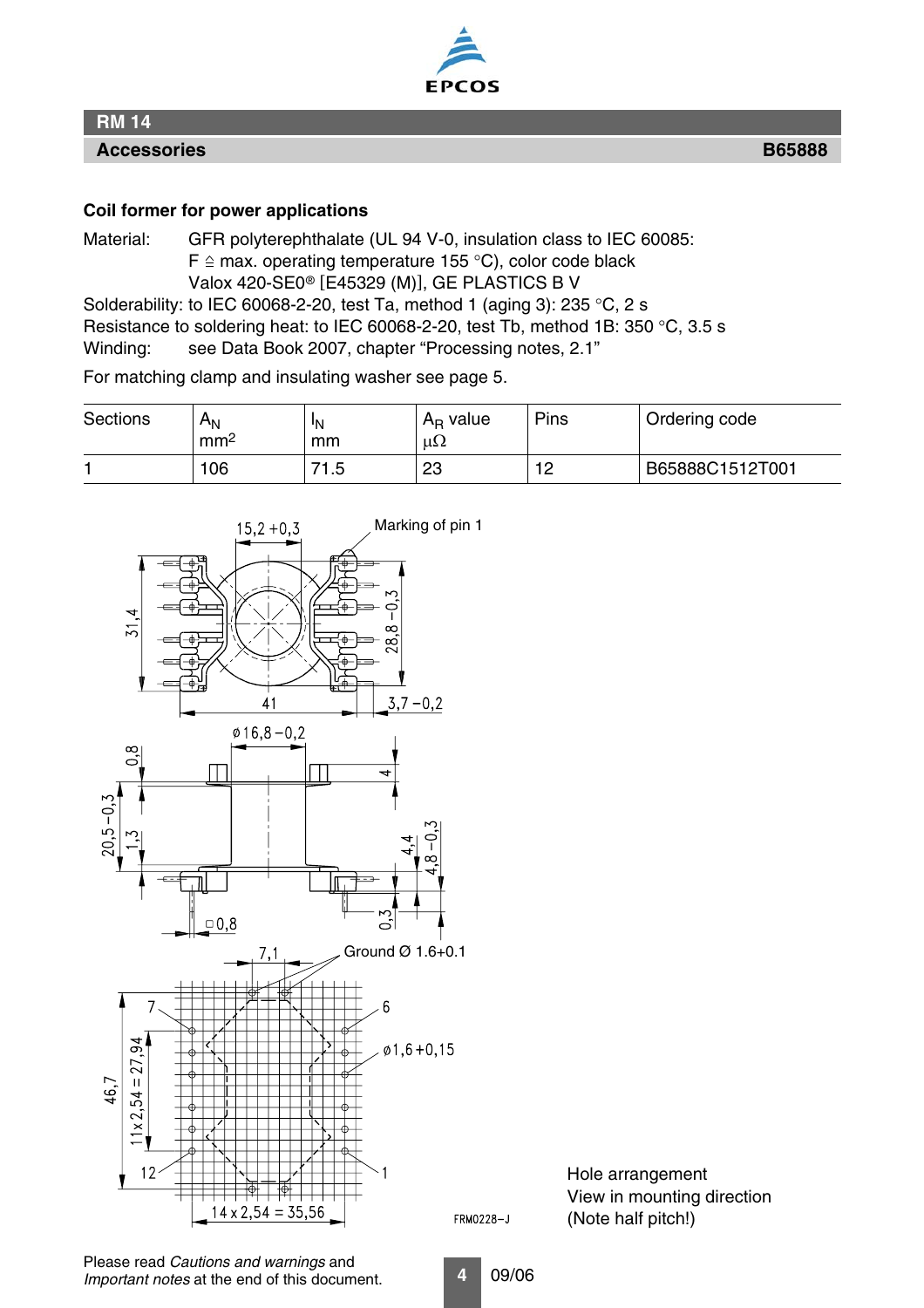# EPCOS

#### **RM 14**

#### **Accessories B65888**

#### **Clamp**

- With ground terminal, made of stainless spring steel (tinned), 0.5 mm thick
- Solderability to IEC 60068-2-20, test Ta, method 1 (aging 3): 235 °C, 2 s

#### **Insulating washer** for double-clad PCBs

■ Made of polycarbonate (UL 94 V-0, insulation class to IEC 60085: E  $\cong$  120 °C), 0.25 mm thick Makrofol FR, [E118859 (M)], natural color, BAYER MATERIALSCIENCE L L C

|                                                 | Ordering code   |
|-------------------------------------------------|-----------------|
| Clamp (ordering code per piece, 2 are required) | B65888A2002X000 |
| Insulating washer (bulk)                        | B65888B2005X000 |

#### **Clamp**



#### <span id="page-4-0"></span>**Insulating washer**

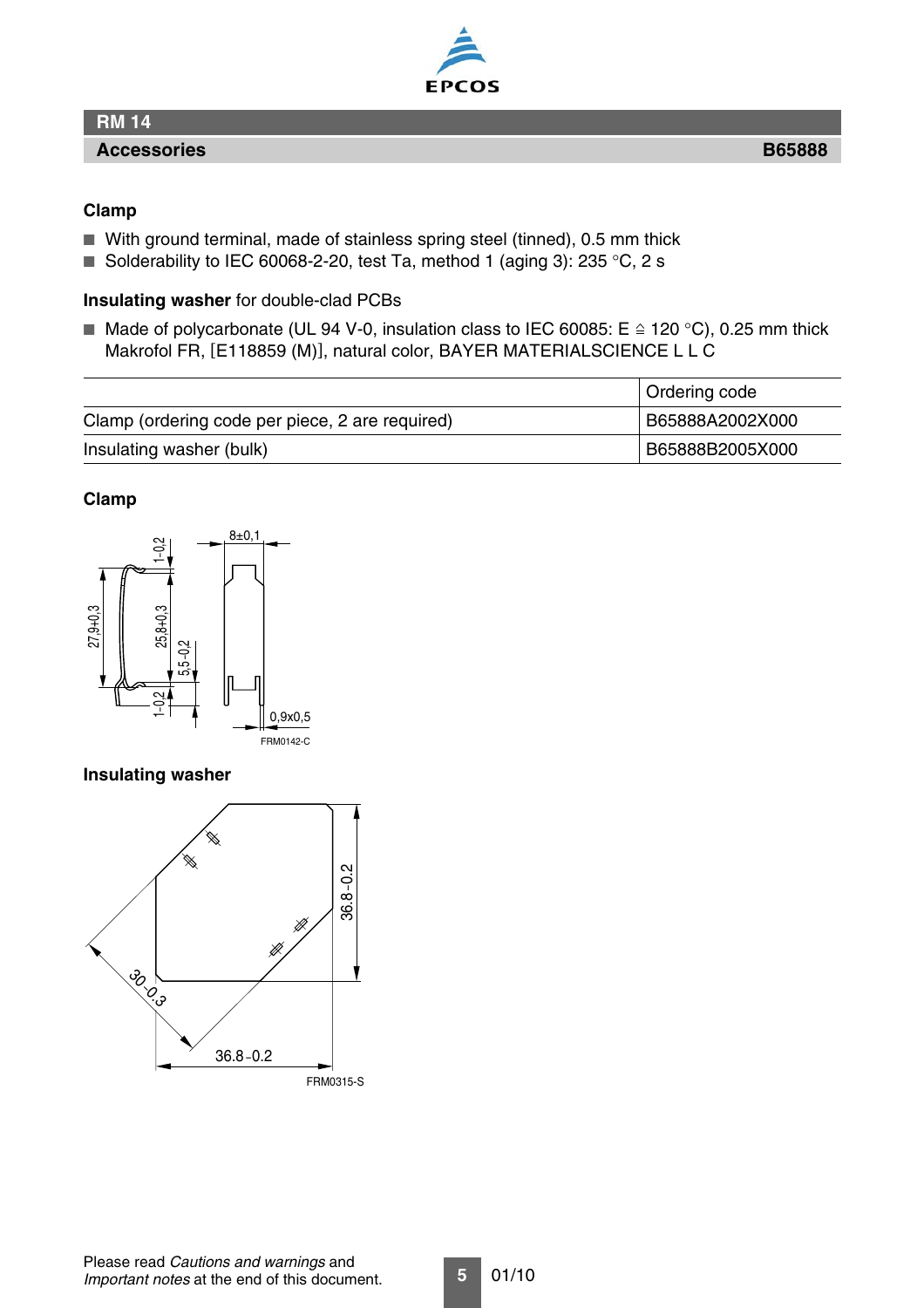

**RM 14 »Low Profile«**

#### **Core B65887P**

- To IEC 62317-4
- For compact transformers
- Without center hole
- Delivery mode: sets

#### **Magnetic characteristics** (per set)

 $\Sigma$ *I/A* = 0.25 mm<sup>-1</sup>

- $I_{\rm e}$  $= 50.9$  mm
- $A_e$  = 201 mm<sup>2</sup>
- $A_{min}$  = 170 mm<sup>2</sup>

 $V_e^{\text{max}} = 10230 \text{ mm}^3$ 

**Approx. weight** 55 g/set



FRM0180-P

#### **Ungapped**

| Material   | $A1$ value    | $\mu_{\mathsf{e}}$ | $P_V$                             | Ordering code   |
|------------|---------------|--------------------|-----------------------------------|-----------------|
|            | nН            |                    | W/set                             |                 |
| N49        | 5100 +30/-20% | 1030               | $< 2.0$ (50 mT, 500 kHz, 100 °C)  | B65887P0000R049 |
| N92        | 5400 +30/-20% | 1090               | $<$ 6.1 (200 mT, 100 kHz, 100 °C) | B65887P0000R092 |
| <b>N87</b> | 7100 +30/-20% | 1430               | $<$ 5.5 (200 mT, 100 kHz, 100 °C) | B65887P0000R087 |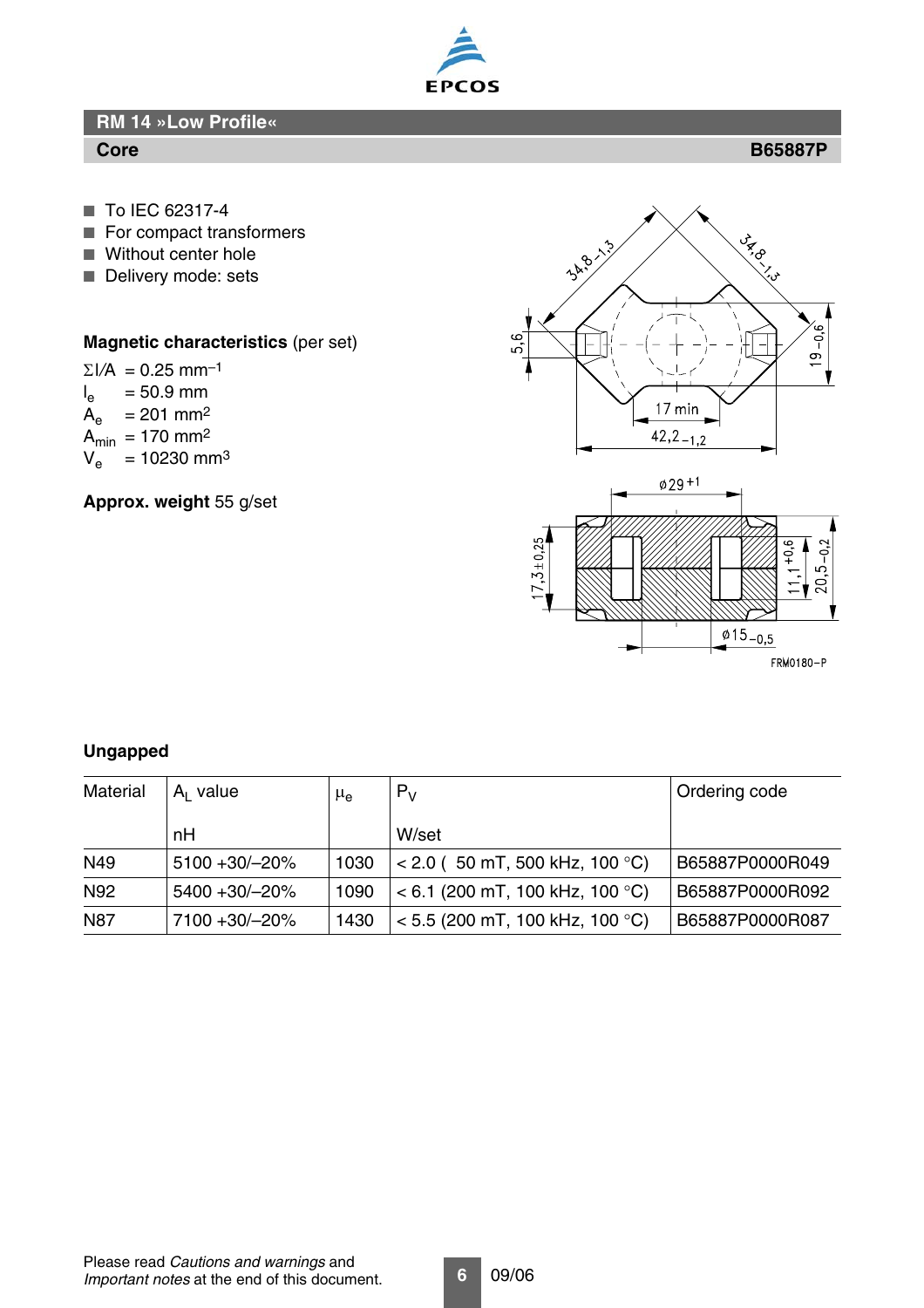

#### **Ferrites and accessories**

#### **Cautions and warnings**

#### **Mechanical stress and mounting**

Ferrite cores have to meet mechanical requirements during assembling and for a growing number of applications. Since ferrites are ceramic materials one has to be aware of the special behavior under mechanical load.

As valid for any ceramic material, ferrite cores are brittle and sensitive to any shock, fast changing or tensile load. Especially high cooling rates under ultrasonic cleaning and high static or cyclic loads can cause cracks or failure of the ferrite cores.

For detailed information see Data Book 2007, chapter "General – Definitions, 8.1".

#### Effects of core combination on A<sub>L</sub> value

Stresses in the core affect not only the mechanical but also the magnetic properties. It is apparent that the initial permeability is dependent on the stress state of the core. The higher the stresses are in the core, the lower is the value for the initial permeability. Thus the embedding medium should have the greatest possible elasticity.

For detailed information see Data Book 2007, chapter "General – Definitions, 8.2".

#### **Heating up**

Ferrites can run hot during operation at higher flux densities and higher frequencies.

#### **NiZn-materials**

The magnetic properties of NiZn-materials can change irreversible in high magnetic fields.

#### **Processing notes**

- The start of the winding process should be soft. Else the flanges may be destroid.
- To strong winding forces may blast the flanges or squeeze the tube that the cores can no more be mount.
- To long soldering time at high temperature (>300 °C) may effect coplanarity or pin arrangement.
- Not following the processing notes for soldering of the J-leg terminals may cause solderability problems at the transformer because of pollution with Sn oxyd of the tin bath or burned insulation of the wire. For detailed information see Data Book 2007, chapter "Processing notes, 2.2".
- The dimensions of the hole arrangement have fixed values and should be understood as a recommendation for drilling the printed circuit board. For dimensioning the pins, the group of holes can only be seen under certain conditions, as they fit into the given hole arrangement. To avoid problems when mounting the transformer, the manufacturing tolerances for positioning the customers' drilling process must be considered by increasing the hole diameter.